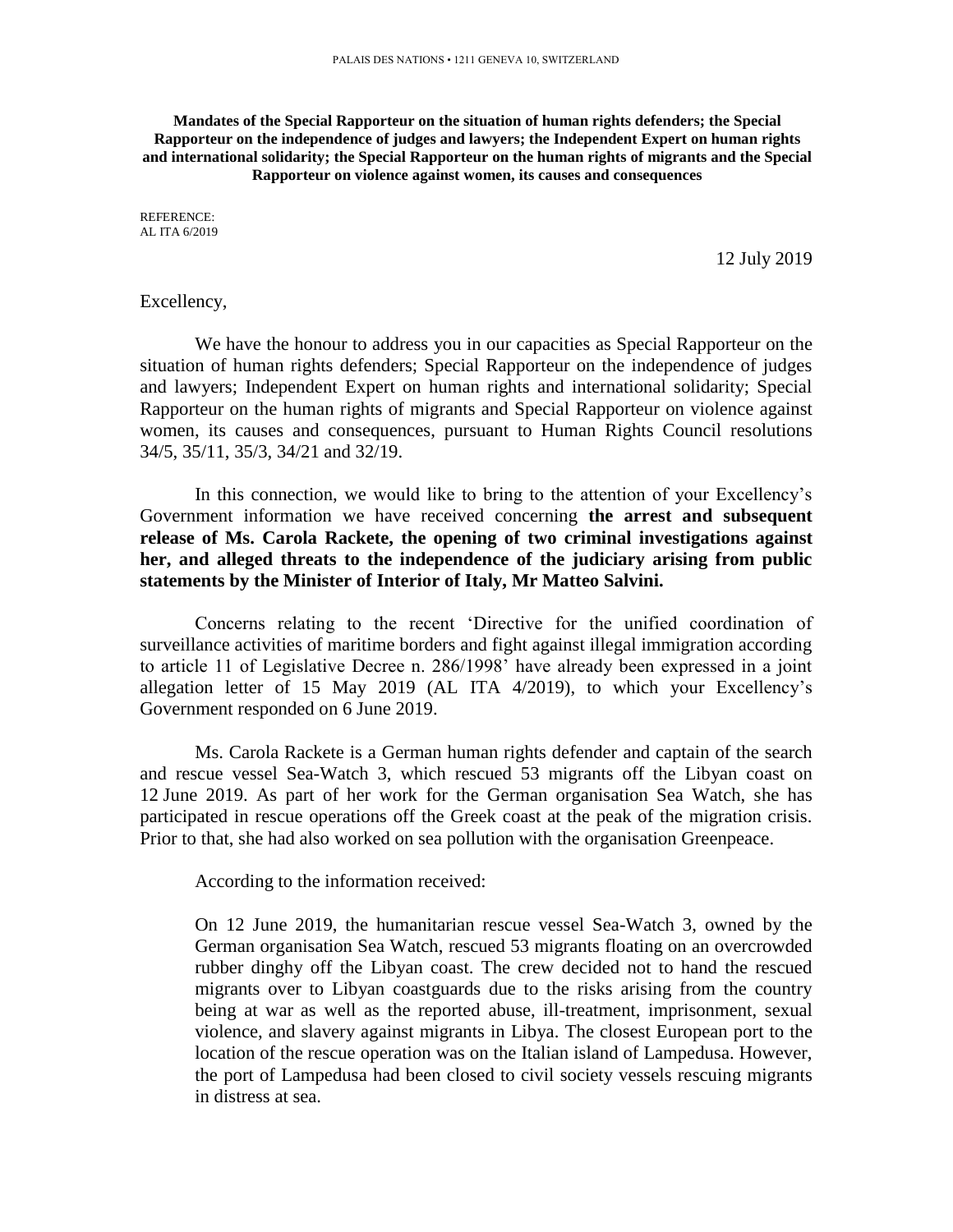On 14 June 2019, the Law Decree No. 53/2019 was passed, imposing fines on vessels for every person rescued at sea and transferred to Italian territory, as well as threatening them with having their licences revoked or suspended. The adoption of the decree was reportedly rushed to ensure its immediate applicability to Sea Watch, whose vessel entered Italian territorial waters the day after its passing.

Sea-Watch 3 remained at sea for two weeks, during which the health of many migrants on board deteriorated significantly, leading to the disembarkation of ten people on medical grounds on 15 June 2019 and the emergency evacuation of one person on 21 June 2019. On 29 June 2019, Ms. Rackete, carrying out her duty to protect lives as the captain of the vessel, decided to dock in the port of Lampedusa to ensure the wellbeing of people on board. She was detained and placed under house arrest on the same day after breaking a naval blockade in the port.

On 1 July 2019, Ms. Rackete appeared before the judge for preliminary investigations (Giudice per le Indagini Preliminari – G.I.P.) of Agrigento, who questioned her in relation to her vessel hitting a police patrol boat. She stated that it had been an accident and that she had decided to enter the port to ensure the wellbeing of migrants who had been at sea for over two weeks and whose health had been rapidly deteriorating.

On 2 July 2019, the judge ruled that the pre-trial detention of Ms. Carola Rackete was unlawful and ordered her immediate release.

Ms. Rackete was accused of disregarding the orders of the Italian law enforcement officers (Guardia di Finanza) not to dock at Lampedusa harbour and disembark the rescued migrants, and of having hit the boat of the Guardia di Finanza that was standing between the Sea-Watch 3 and the point of disembarkment.

The judge preliminarily ruled that article 1100 of the Navigation Code, relating to the crime of "resistance or violence against a military vessel", was not applicable to the present case because the boat of the Guardia di Finanza could not be considered a "military vessel".

In relation to the criminal charge of "resistance to a public officer" (article 337 of the Criminal Code), the judge considered that Ms. Rackete's behaviour was justified, in accordance with article 51 of the Criminal Code, by the fact of having acted in fulfilment of a duty to rescue persons in distress at sea. Such a duty derives from a fundamental principle of public international law that prevails on national legislation by virtue of the provisions enshrined in articles 10 and 117 of the Italian Constitution.

For the same reason, the judge considered that article 11, para. 11-ter, of Legislative Decree No. 286/98, as introduced by the Law Decree No. 53/2019, according to which the Minister of Interior may "limit or prohibit the entry into,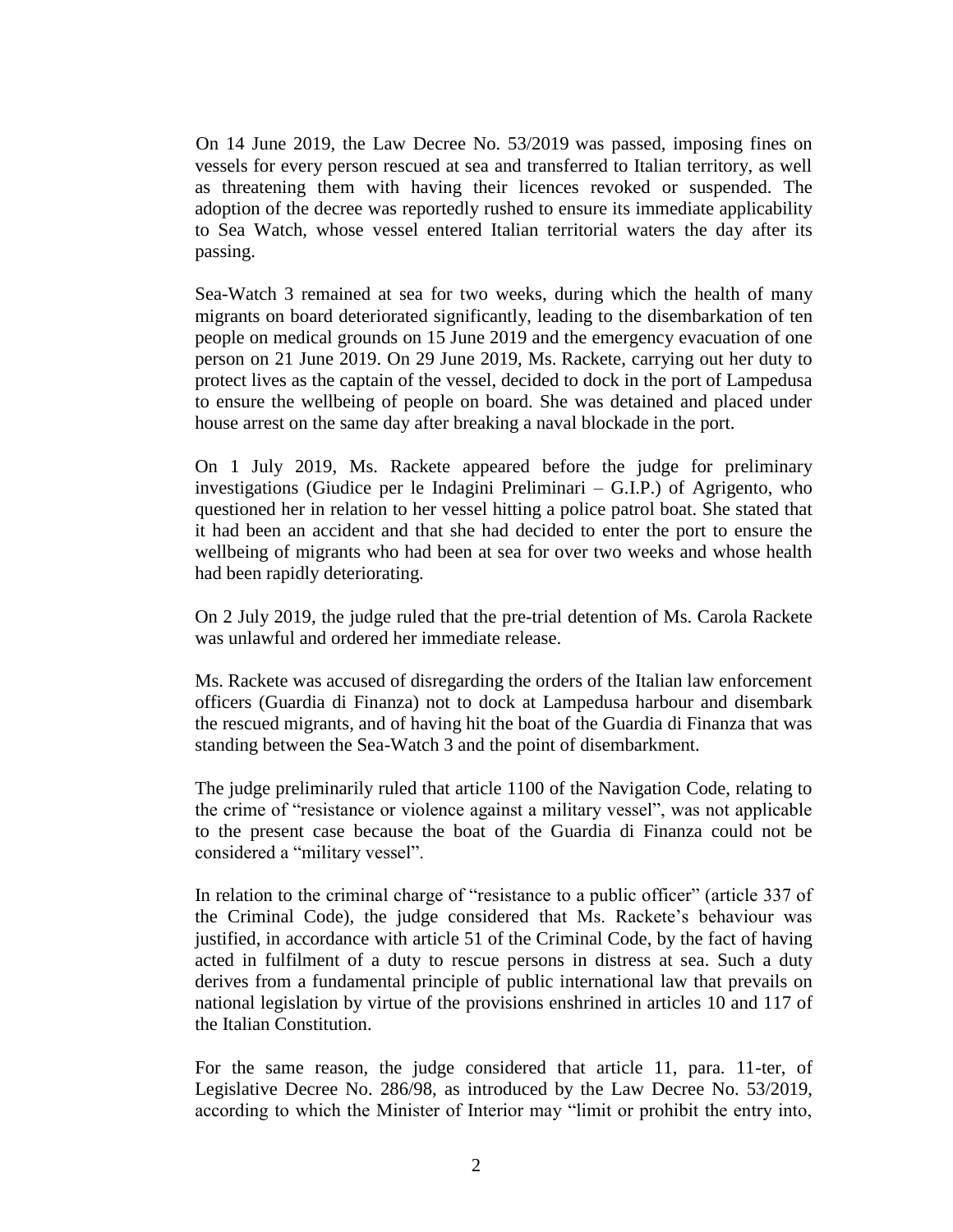transit through or docking of ships in the territorial sea", was not applicable in the present case, taking into account that the article 11 explicitly provides that the prohibition can only be enforced if in compliance with international law, including the Convention on the Law of the Sea.

Ms. Rackete may still face up to 10 years in prison on possible charges of endangering the lives of four police officers. Further, she remains under investigation for facilitating irregular migration in separate criminal proceedings, for which she could face up to 15 years in prison. The hearing concerning the second investigation, initially scheduled for 9 July 2019, has been adjourned until 18 July 2019.

Ms. Rackete has since been moved to a secret location after receiving threats of rape and death. She has also been subjected to insults, many of which have been of a sexist nature. Upon entry into the port of Lampedusa on 29 June 2019, she was threatened and insulted by hostile groups. Furthermore, she has been targeted online through derogatory messages on social media and through emails sent to the Sea-Watch office containing death threats against her and threatening the organisation with destroying its rescue vessels.

On 2 and 3 July 2019, following the ruling of the judge of preliminary investigations of Agrigento, Mr. Salvini made a number of statements on his social media accounts that allegedly threaten the independence of the judiciary.

On 2 July 2019, the Minister of Interior wrote on Facebook that the decision "hurt Italy" and that he was "ashamed" of those who allow someone from abroad to come to Italy, disobey the laws and put the lives of Italian soldiers at risk.

In a direct webcast on Facebook, Minister Salvini allegedly referred to the decision adopted by the judge of preliminary investigations as a "political judgment" that allowed the liberation of a "criminal", and called for the reform of the judiciary in Italy. He also allegedly pleaded the judge, referred to as a "leftist", to reconsider her decision.

In a series of tweets, Mr. Salvini said that the ruling did not "make honour to Italy" and that judges who wanted to do politics had to "take off their robes and stand for elections". Referring to the reform of the judiciary he proposed, he said that the criteria for selecting the judges should be reviewed "because this is not the justice that is useful for a country that wants to grow."

During the question time at the Chamber of Deputies, broadcasted live on Salvini's Facebook account, the Minister of Interior said that judges should "apply, not disregard, the law", and that a judge who does not intend to apply the law "should take off the robe and become a candidate for the Democratic Parliament".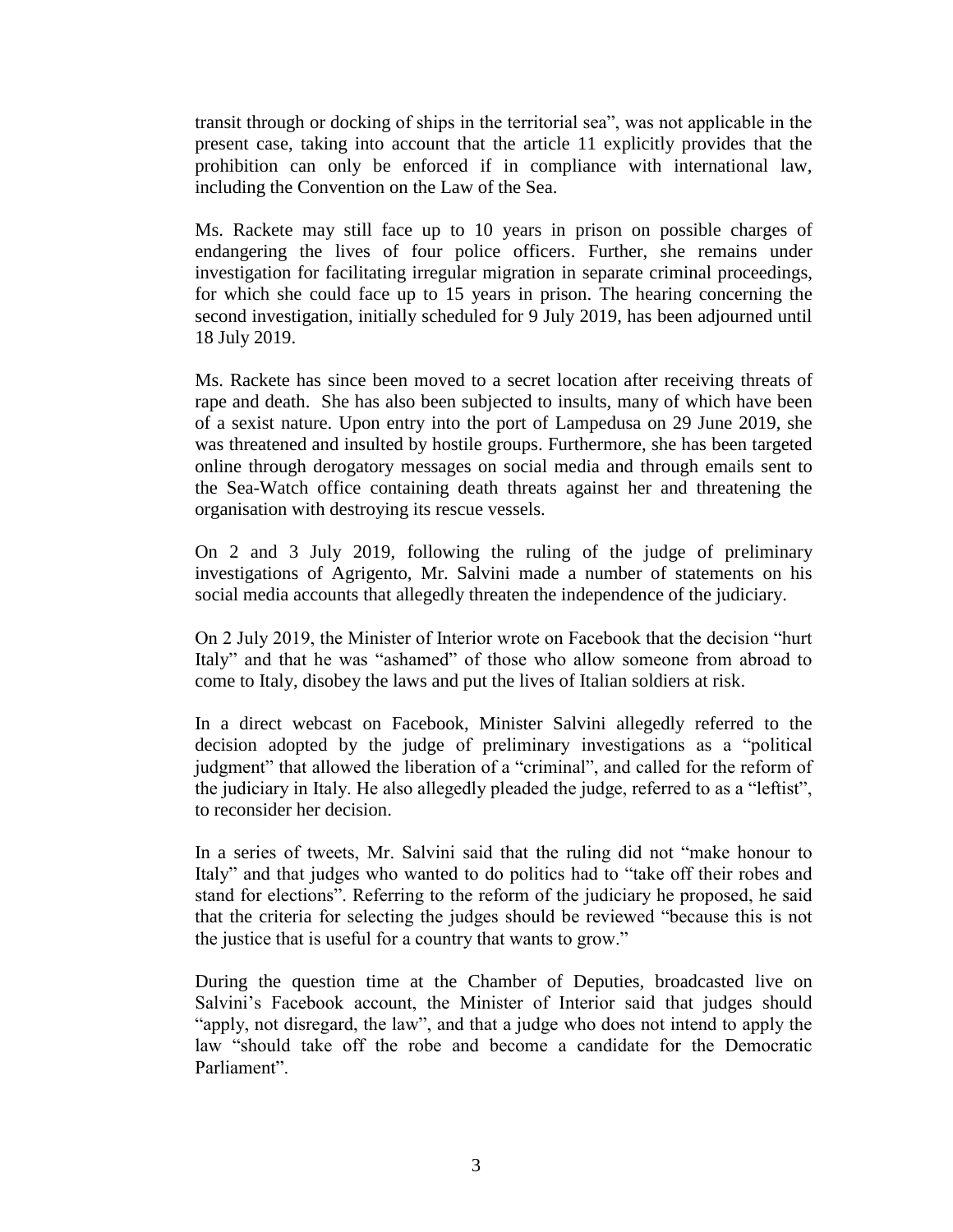On Twitter, Mr. Salvini also made statements that allegedly undermine the principle of presumption of innocence. He declared that he expected the judiciary to impose "severe penalties" to those who threaten the lives of Italian soldiers and disregard Italian legislation. In a separate tweet, Mr. Salvini stated that an order of expulsion for the "criminal captain" was ready because "she is dangerous for national security".

On 3 July 2019, the National Association of Magistrates issued a press statement to point out that judges have a duty to interpret the law in accordance with the Constitution and international law standards, and that contemptuous comments towards a judicial decision "are likely to fuel a climate of hatred and aversion, as demonstrated by the numerous posts containing insults and threats against the judge of preliminary investigations of Agrigento". The National Association of Magistrates decried that whenever a judge adopts a decision that the Minister of the Interior does not like, he or she "is immediately accused of doing politics".

The National Association of Magistrates also pointed out that the prospect of a reform of the judiciary aimed at selecting magistrates so as to ensure that they adopt decisions in accordance with the will of the political majority of the moment "is extremely serious".

The Italian Minister of Justice reportedly supported the position of the National Association of Magistrates. In a press interview, he declared that "judgments must be respected", and that it is inappropriate for a politician to tell a judge to take off his robe and run for office, even if he disagrees with the content of the judgment.

Without prejudging the accuracy of the information received, concern is expressed at the arrest of and the criminal investigations against Carola Rackete. These actions appear to be directly linked to her peaceful work protecting the rights of migrants, in particular their fundamental right to life, and may deter humanitarian organisations from continuing their work rescuing migrants in distress at sea. We reiterate our concerns at the continued use of legislative measures to criminalize search and rescue operations carried out by civil society organisations in the Mediterranean, as well as at the intensification of the climate of hostility and xenophobia against migrants in Italy, reflected in the aforementioned threats made against Carola Rackete and the judge who released her.

Further concern is expressed at the personal attacks carried out by the Minister of Interior against the judge who released the Sea-Watch captain. If confirmed, such attacks would constitute a serious breach to the principle of judicial independence. Their effects might go far beyond the case adjudicated by the judge of preliminary investigations of Agrigento, since other judges may be deterred from adjudicating on similar matters before them impartially, on the basis of facts and in accordance with the law. Furthermore, some of the declarations made by the Minister of the Interior may also constitute a breach of the right to presumption of innocence, and may have the effect of undermining the outcome of criminal proceedings in politically-sensitive cases that may be brought before judicial authorities in the future.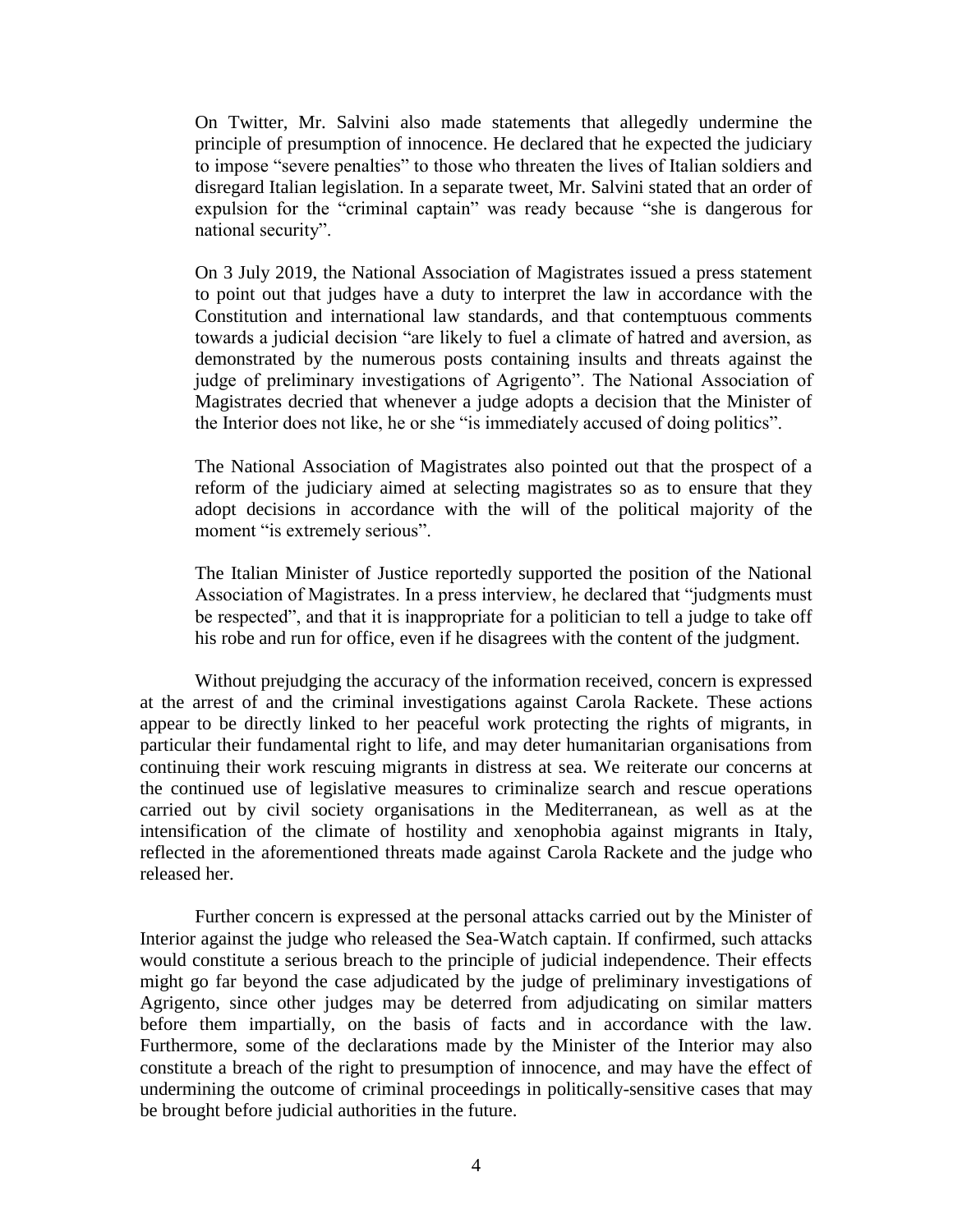In connection with the above alleged facts and concerns, please refer to the **Annex on Reference to international human rights law**, attached to this letter, which cites international human rights instruments and standards relevant to these allegations.

As it is our responsibility, under the mandates provided to us by the Human Rights Council, to seek to clarify all cases brought to our attention, we would be grateful for your observations on the following matters:

- 1. Please provide any additional information and comments which you may have on the above mentioned allegations.
- 2. Please provide information on the legal and factual basis of the arrest and criminal investigations against Ms. Carola Rackete, and explain how these are compatible with international human rights law.
- 3. In the event that your Excellency's Government has been informed about the threats of rape and death made against Ms. Carola Rackete, please provide information on the measures taken to ensure her safety and respect for her physical and psychological integrity.
- 4. Please provide detailed information on the remarks made by the Minister of Interior on his social media accounts, and explain how they may be deemed compatible with existing international and regional standards relating to judicial independence and the separation of powers between different branches of the State.
- 5. Please provide detailed information on the measures that your Excellency's Government intends to take to express full support for the independence of the judiciary and for the decisions adopted by individual judges. Please also provide information on the measures State authorities intend to put in place to ensure that such attacks are not repeated in the future.
- 6. Please provide detailed information on the constitutional and legal guarantees to protect and promote the independence of the judiciary in Italy, including legal remedies available to judges who may become victims of politically-motivated attacks perpetrated by representatives of the legislative or executive branches of power.
- 7. Please provide information on measures taken to ensure that all human rights defenders, including all those who work and advocate for the rights of migrants, can carry out their legitimate professional duties and activities without fear of reprisals, physical violence or other forms of intimidation and threats.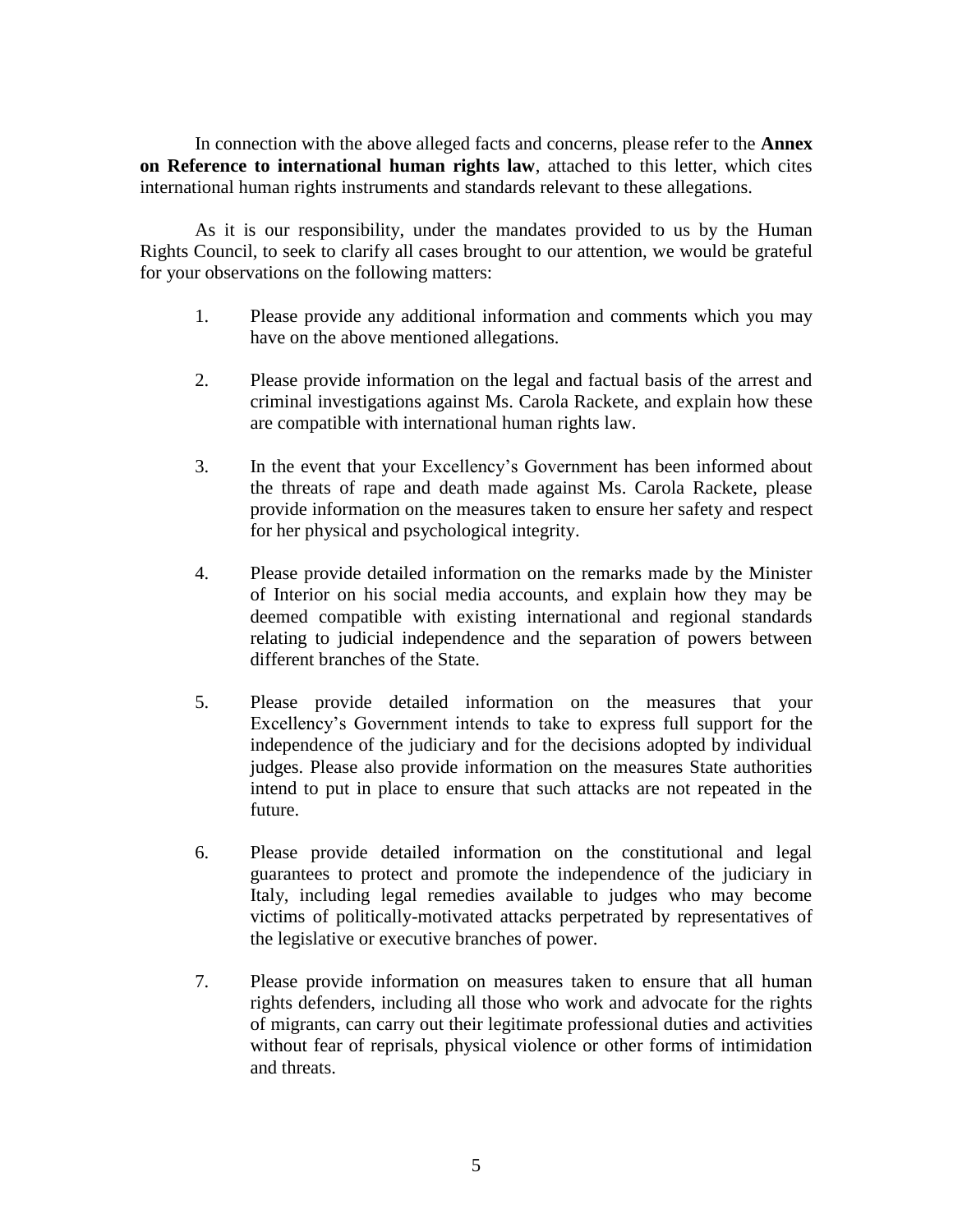We would appreciate receiving a response within 60 days. Passed this delay, this communication and any response received from your Excellency's Government will be made public via the communications reporting website. They will also subsequently be made available in the usual report to be presented to the Human Rights Council.

This communication and any response received from your Excellency's Government will be made public via the communications reporting [website](https://spcommreports.ohchr.org/) within 60 days. They will also subsequently be made available in the usual report to be presented to the Human Rights Council.

While awaiting a reply, we urge that all necessary interim measures be taken to halt the alleged violations and prevent their re-occurrence and in the event that the investigations support or suggest the allegations to be correct, to ensure the accountability of any person(s) responsible for the alleged violations.

We may publicly express our concerns in the near future as, in our view, the information upon which the press release will be based is sufficiently reliable to indicate a matter warranting immediate attention. We also believe that the wider public should be alerted to the potential implications of the above-mentioned allegations. The press release will indicate that I have been in contact with your Excellency's Government's to clarify the issue/s in question.

Please accept, Excellency, the assurances of our highest consideration.

Michel Forst Special Rapporteur on the situation of human rights defenders

Diego García-Sayán Special Rapporteur on the independence of judges and lawyers

Obiora C. Okafor Independent Expert on human rights and international solidarity

Felipe González Morales Special Rapporteur on the human rights of migrants

Dubravka Šimonović Special Rapporteur on violence against women, its causes and consequences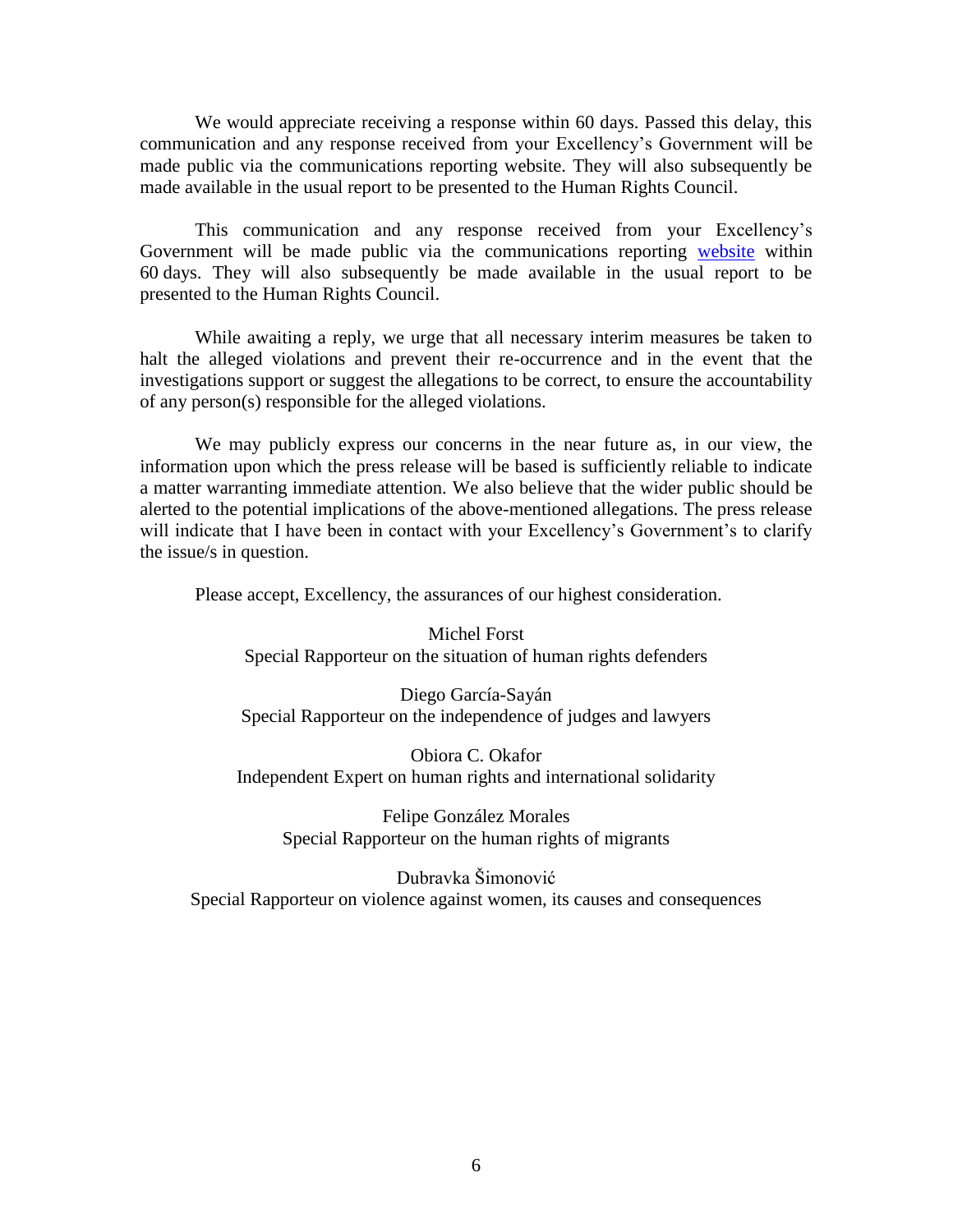## **Annex Reference to international human rights law**

The independence of the judiciary is enshrined in a number of international and regional human rights treaties to which Italy is a party, including the International Covenant on Civil and Political Rights (ICCPR) and the Convention for the Protection of Human Rights and Fundamental Freedoms (European Convention on Human Rights). Both instruments provide that everyone is entitled to a fair and public hearing by an independent and impartial tribunal established by law. The country's adherence to these treaties means that it must, inter alia, adopt all appropriate measures to guarantee the independence of the judiciary and protect judges from any form of political influence in their decision-making.

As a member State of the European Union, Italy is also bound to respect and implement European Union treaties and the values they enshrine, including respect for the rule of law and human rights (art. 2 of the Treaty on the European Union). Article 47 of the European Union Charter of Fundamental Rights, which is binding on Italy, reflects fair trial requirements relating to an independent and impartial tribunal previously established by law.

In its General Comment No. 32 (2007), the Human Rights Committee noted that the requirement of independence refers, in particular, to the procedure for the appointment of judges; the guarantees relating to their security of tenure; the conditions governing promotion, transfer, suspension and cessation of their functions; and the actual independence of the judiciary from political interference by the executive branch and the legislature. A situation where the functions and competencies of the judiciary and the executive are not clearly distinguishable, or where the latter is able to control or direct the former, is incompatible with the notion of an independent tribunal (para. 19).

The principle of the independence of the judiciary has also been enshrined in a large number of United Nations legal instruments, including the Basic Principles on the Independence of the Judiciary. The Principles provide, inter alia, that it is the duty of all governmental and other institutions to respect and observe the independence of the judiciary (principle 1); that judges shall decide matters before them impartially  $(\ldots)$ without any restrictions, improper influences, inducements, pressures, threats or interferences, direct or indirect, from any quarter or for any reason (principle 2); and that there shall not be any inappropriate or unwarranted interference with the judicial process, nor shall judicial decisions by the courts be subject to revision (principle 4).

The Special Rapporteur on the independence of judges and lawyers stressed on a number of occasions that the interpretation of the law, assessment of facts or weighing of evidence carried out by judges to determine cases should not give rise to civil or disciplinary liability, except in cases of malice and gross negligence. Outside these cases, the only remedy for "wrong decisions" adopted by judges is the overruling or modification of their decisions through the appeal process.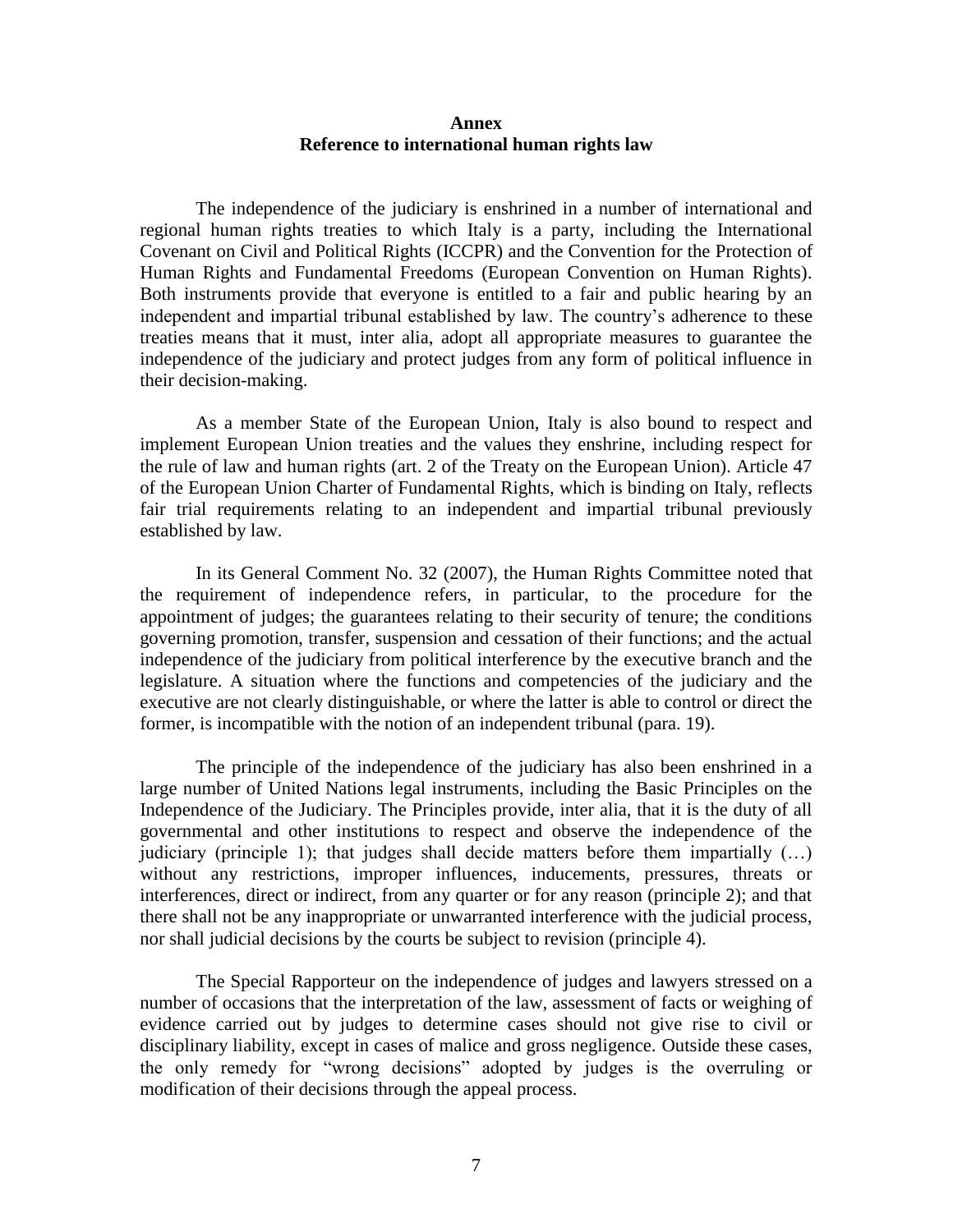In a recent report on national judicial councils (A/HRC/38/38), the Special Rapporteur on the independence of judges and lawyers highlighted the essential role that judicial councils play an in guaranteeing the independence and the autonomy of the judiciary, and included a number of recommendations relating to the establishment, composition and functions of judicial councils aimed at ensuring the independence of such bodies and their effectiveness in the discharge of their functions as guarantors of judicial independence.

The Council of Europe's Recommendation on judges: independence, efficiency and responsibility states that "[i]f commenting on judges' decisions, the executive and legislative powers should avoid criticism that would undermine the independence of or public confidence in the judiciary. They should also avoid actions which may call into question their willingness to abide by judges' decisions, other than stating their intention to appeal" (CM/Rec(2010)12 , para. 18).

In its Opinion No. 18 (2015) on "The position of the judiciary and its relation with the other powers of state in a modern democracy", the Consultative Council of European Judges (CCJE) has affirmed that "[a]nalyses and criticisms by one power of State of the other powers should be undertaken in a climate of mutual respect". Unbalanced critical commentary by politicians "is irresponsible and can cause serious problems", since it can undermine public trust and confidence in the judiciary and could, in an extreme case, amount to an attack on the constitutional balance of a democratic State". In particular, the CCJE has stressed that executive and legislative powers are under a duty to provide all necessary and adequate protection where the functions of the courts are endangered by physical attacks or intimidations directed at members of the judiciary, and that "politicians must never encourage disobedience to judicial decisions, let alone, as it has happened in certain states, violence against judges".

The right to presumption of innocence is enshrined, inter alia, in article 14, para. 2, of the ICCPR and Article 6, para. 2, of the European Convention on Human Rights. In its General Comment No. 32 (2007), the UN Human Rights Committee has affirmed that "[i]t is a duty for all public authorities to refrain from prejudging the outcome of a trial, e.g. by abstaining from making public statements affirming the guilt of the accused."

We would also like to refer your Excellency's Government to the fundamental principles set forth in the Declaration on the Right and Responsibility of Individuals, Groups and Organs of Society to Promote and Protect Universally Recognized Human Rights and Fundamental Freedoms, also known as the UN Declaration on Human Rights Defenders. In particular, we would like to refer to articles 1 and 2 of the Declaration which state that everyone has the right to promote and to strive for the protection and realization of human rights and fundamental freedoms at the national and international levels and that each State has a prime responsibility and duty to protect, promote and implement all human rights and fundamental freedoms.

Furthermore, we would like to bring to the attention of your Excellency's Government article 12, paragraphs 2 and 3 of the UN Declaration on Human Rights Defenders, which provides that the State shall take all necessary measures to ensure the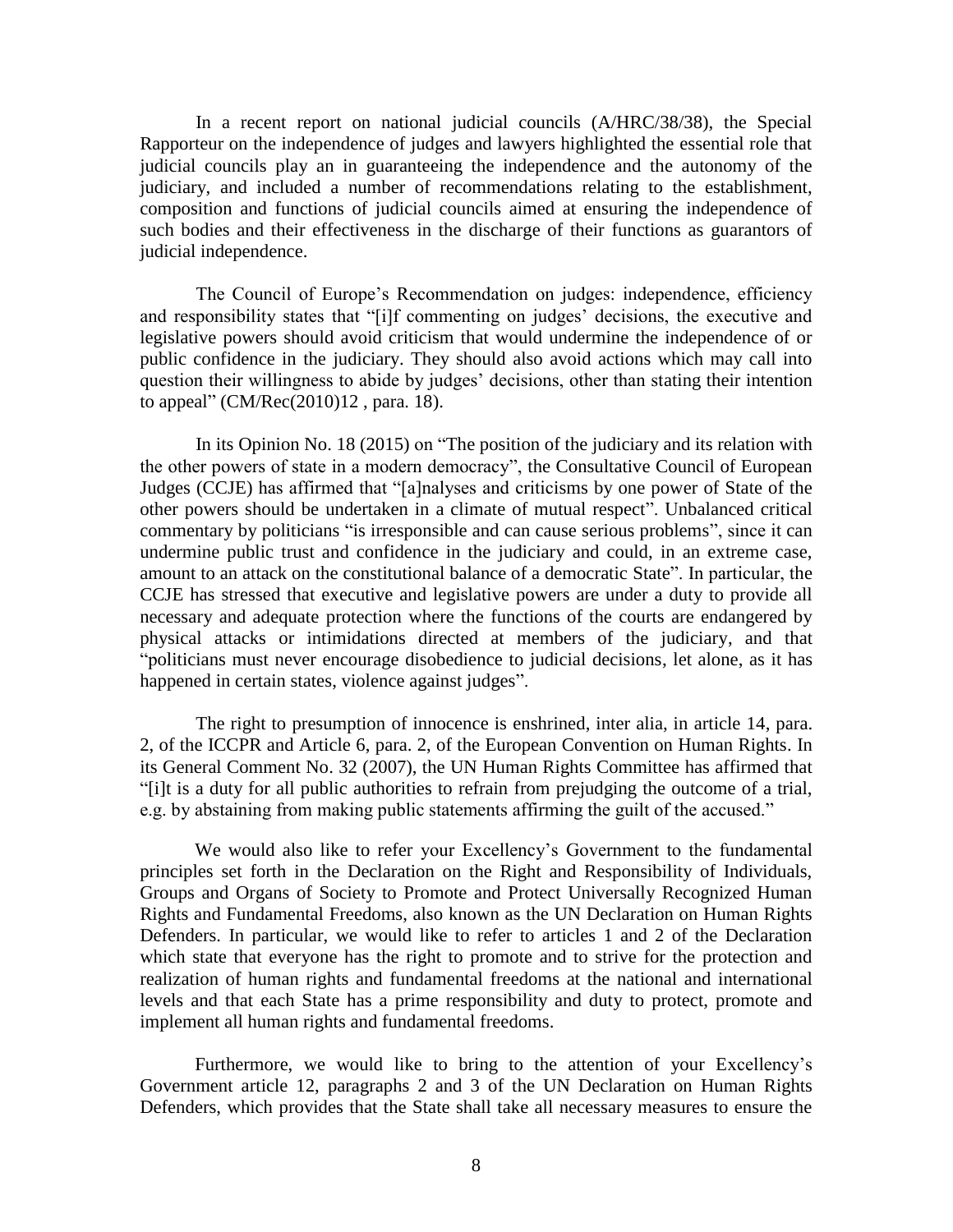protection of everyone against any violence, threats, retaliation, de facto or de jure adverse discrimination, pressure or any other arbitrary action as a consequence of his or her legitimate exercise of the rights referred to in the Declaration.

We would further like to refer to Human Rights Committee General Comment no. 35 which states that the right to personal security obliges States to take appropriate measures in response to death threats against persons in the public sphere, and more generally to protect individuals from foreseeable threats to life or bodily integrity proceeding from any governmental or private actors. It further notes that States must take both measures to prevent future injury and retrospective measures, such as enforcement of criminal laws, in response to past injury.

Moreover, we refer to paragraph 40 (b) of General Comment No.35 of the Committee on the Elimination of Discrimination against Women, which notes that States should provide appropriate and accessible protection mechanisms to prevent further or potential violence, without the precondition for victims/survivors to initiate legal actions. We would further like to refer to the report of the Special Rapporteur on violence against women, it's causes and consequences, on online violence (A/HRC/38/47), in which she recommends that States, in accordance with the principle of due diligence, address new forms of online violence against women and girls as human rights violations that are interrelated with the broader framework of discrimination against women and girls, and that internet intermediaries uphold women's human rights standards.

We would also like to recall that humanitarian services play a central role in preventing migrants' and refugees' unlawful deaths. Deterring humanitarian services for migrants, preventing life - saving rescue missions and transportation and impeding the provision of food, shelter, medical care and other services exacerbates the risks to life. Therefore, States must not criminalize or otherwise penalize the provision of support or assistance to migrants (A/73/314). International solidarity and cooperation are key principles underlying international law and are essential to ensuring States meet their human rights obligations while responding to shared challenges. Efforts to prevent such vessels from disembarking—and other acts targeting migrants and those who would act to support them—demonstrate a breakdown in human rights-based international solidarity, in addition to constituting a human rights violation. (A/73/206).

With regards to search and rescue operations, we would also like to refer to principle 4 of OHCHR Principles and Guidelines on the human rights protection of migrants in vulnerable situations, according to which States should protect the lives and safety of migrants and ensure that all migrants facing risks to life or safety are rescued and offered immediate assistance. This includes, among others, to (1) ensure that relevant national legal frameworks as well as arrangements for cooperation and coordination between States uphold and strengthen the effectiveness of the search and rescue regime, in accordance with international human rights and refugee law, the international law of the sea, and other relevant standards; (2) to establish, operate and maintain adequate and effective services for search and rescue at sea regardless of presumed nationality or legal status of migrants who are in distress at sea or the circumstances in which they are found; (3) to ensure that search and rescue services and coordinating authorities operate under a